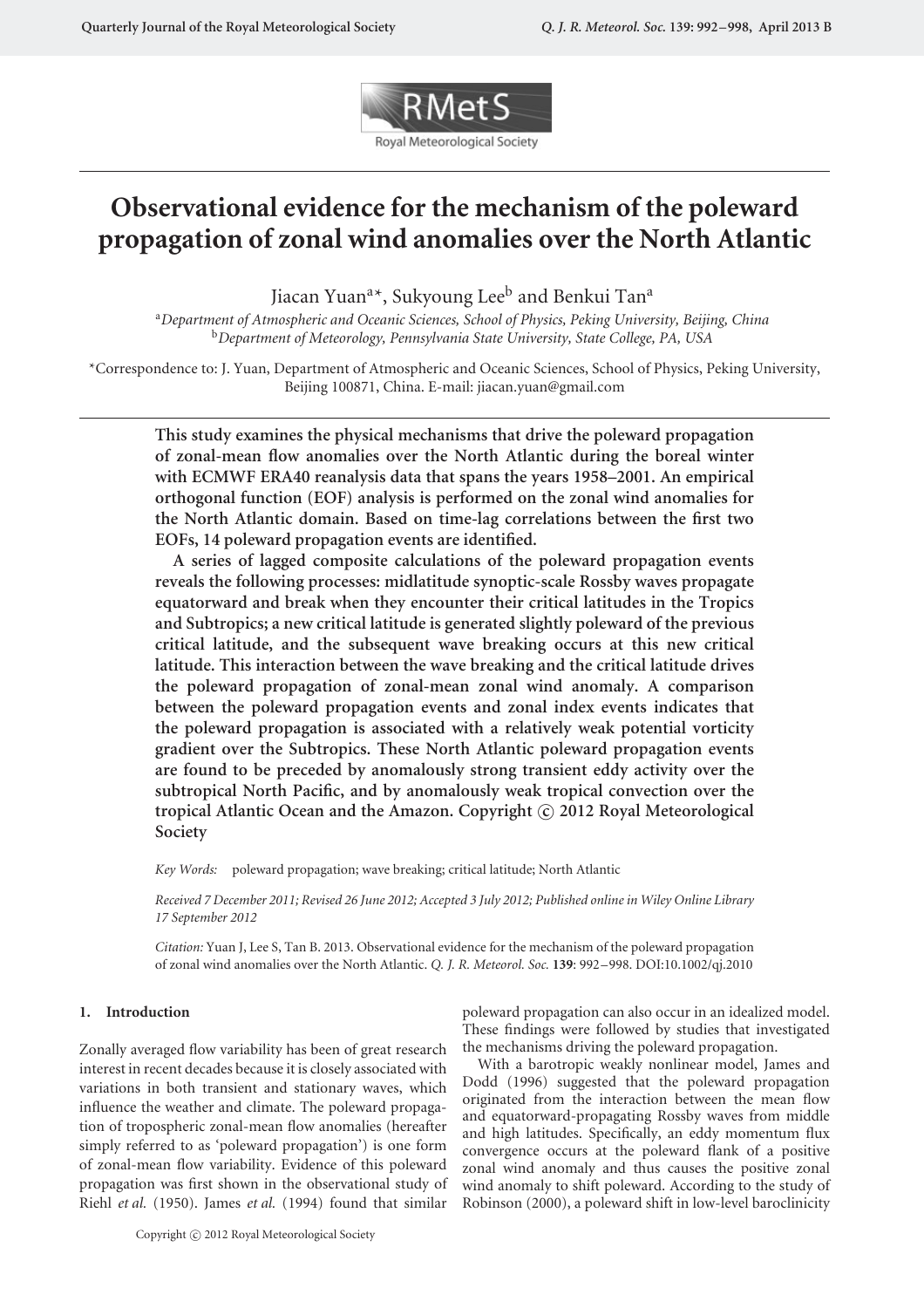may play an important role in driving the poleward propagation. The observations of Feldstein (1998) show that the transient eddy momentum flux convergence contributes to the poleward propagation, and this finding is consistent with both of the above mechanisms.

In the modelling study of Lee *et al.* (2007, hereafter L07), it was shown that the poleward propagation is initiated in the Tropics by the breaking of Rossby waves which are generated in midlatitudes. This wave breaking deposits negative zonal momentum, decelerating the ambient zonal wind. This results in a poleward shift in the location of the critical latitude (where the phase speed of the wave is equal to the ambient zonal-mean zonal wind speed), and a reduction in the meridional potential vorticity gradient. As a result, subsequent midlatitude waves break poleward of the previous critical latitude. In this manner the zonalmean flow anomalies propagate poleward, together with the critical latitude and the region with the small meridional potential vorticity gradient. Building upon this finding, the primary aim of this study is to further examine whether the dynamical processes described in L07 operate in the atmosphere. In this study, we will focus on the polewardpropagating zonal wind anomalies over the North Atlantic. Here we apply the theories of eddy-zonal mean flow interaction for the North Atlantic sector. Although this is not a precise application of the theory, we justify its use based on the finding that the zonal convergence of the sector-mean eddy momentum flux is much smaller than the meridional convergence of the sector-mean eddy momentum flux (not shown).

There is evidence that tropical forcing can modify the circulation over the North Atlantic (e.g. Nigam *et al.*, 1986, 1988; Hoskins *et al.*, 1987). At the interdecadal time-scale, Rajagopalan *et al.* (1998) found that tropical Atlantic sea surface temperature (SST) anomalies significantly influence North Atlantic climate variability. At the intraseasonal timescale, Feldstein (1999) showed that the angular momentum flux undergoes poleward propagation in association with the Madden–Julian Oscillation (Madden and Julian, 1971, 1972). The diagnostic study of Yuan *et al.* (2011) suggests that convection over the tropical Indian and western Pacific Oceans excites fluctuations of the North Atlantic jets, through the circumglobal teleconnection wave packet (Branstator, 2002; Feldstein and Dayan, 2008). Motivated by these findings, another aim of our study is to investigate whether tropical convection has an influence on the poleward propagation in the North Atlantic region.

The data and methodology are described in section 2. Section 3 presents the diagnostic results. The conclusion and discussion are given in section 4.

#### **2. Data and methodology**

This study uses the daily European Centre for Medium-Range Weather Forecasts (ECMWF) ERA-40 reanalysis data (Uppala *et al.*, 2005) for the months of November, December, January, February and March. The time period is from 1958 to 2001. To obtain the main characteristics of the North Atlantic jet, we perform three-dimensional empirical orthogonal function (EOF) analysis on the zonal wind in the same manner as Yuan *et al.* (2011). The analysis domain spans 50◦W–20◦E, 10◦N–80◦N, over seven vertical levels: 100, 150, 200, 250, 300, 400, 500 hPa. The time series of the first and the second loadings are referred to as PC1 and PC2, respectively. Given the first and second EOF loading patterns (Figure 1), it can be inferred that the poleward propagation would occur if PC2 leads PC1; because the observed period of the poleward propagation is about 40–60 days (Feldstein, 1998), PC2 is expected to lead PC1 by about 10–15 days. Accordingly, we select the poleward propagation events as follows: firstly, the years in which PC2 leads PC1 by less than 20 days are identified; next, we select those years when the maximum lag correlation is greater than 0.4. There are 14 years that satisfy these criteria: 1960, 1966, 1967, 1969, 1970, 1971, 1980, 1981, 1983, 1985, 1986, 1988, 1990 and 1996. For each of these 14 poleward propagation years, we compute the 250 hPa [*u*] , where *u* denotes zonal wind, the square brackets a longitudinal sector mean between 50◦W and 20◦E, and the prime the deviation from the time mean of 44 winters. Since the poleward propagation is most clearly visible between the Equator and 50◦N latitude (see Figure 2a in Lee *et al.*, 2007), we choose  $\lceil u \rceil'$  at 25°N as an index for our composite analysis. For each year, within the 3-month period of December, January and February, the day when this index reaches its minimum is regarded as the lag-0 day. The minimum  $[u]'$  is chosen based on the hypothesis that zonal mean flow deceleration by wave breaking drives the poleward propagation. A poleward propagation event is defined as extending from 15 days before to 15 days after the lag-0 day. This procedure produced 14 events.



**Figure 1.** Spatial structure of the North Atlantic jet loading patterns for (a) EOF1 (18*.*6%) and (b) EOF2 (16*.*5%) at 30◦W. Solid lines denote positive values, and dashed lines negative values. The contour interval is 0.01, and the zero contour has been omitted.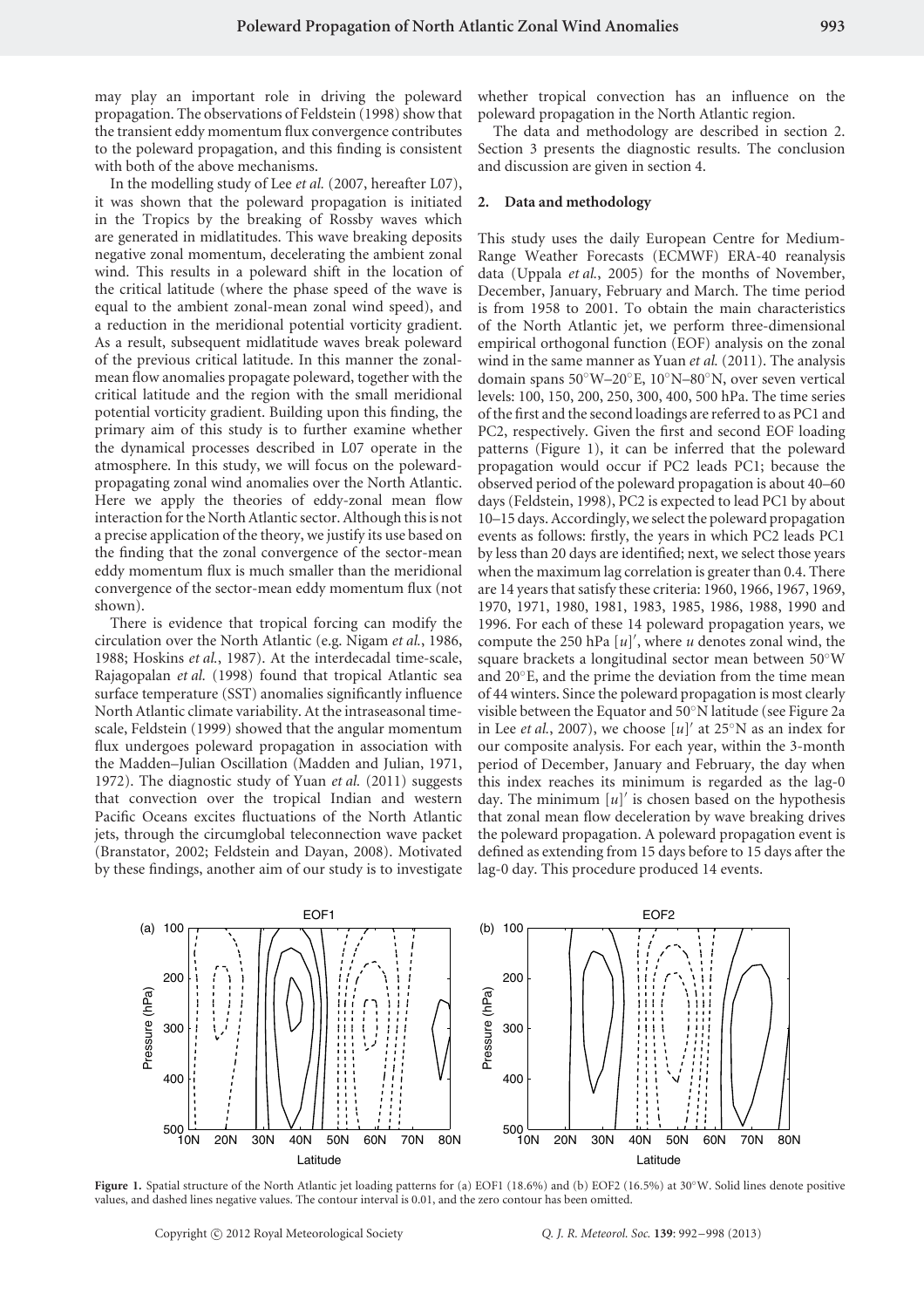

**Figure 2.** Composite anomalous zonal wind (contours) and critical latitudes (markers), on the 250 hPa surface. The solid contours denote a positive wind anomaly and the dashed contours denote a negative wind anomaly. The zero contour is omitted and contour interval is  $1 \text{ m s}^{-1}$ . The circle and square markers represent the critical latitudes corresponding to the low- and mid-latitude sets, respectively. The shading indicates regions where  $|\partial[q]/\partial y|$  is less than  $5 \times 10^{-11}$  m<sup>-1</sup> s<sup>-1</sup>. The heavy thick solid line represents the LC index for PV range from 0.5 to 3 PVU at 330 K isentropic surface, and the medium thick solid line the LC index for PV range from 1 to 3.5 PVU at 310 K isentropic surface (see text for detail). The pluses mark the area where values of  $\left[\overline{u}\right]'$  are statistically significant above the 95% confidence level.

For the composites of zonally varying fields, we perform a zonal shift to prevent the cancellation in wave phase between different events. To carry out this calculation, we first define the reference longitude as the longitudinal grid point at which  $u'$  at 25<sup>°</sup>N on lag-0 day is a minimum. The longitudinal interval examined is from 50◦W to 20◦E. For each event, the reference longitude is fixed for all lag days, and the field in question is shifted in such a manner that the reference longitude is located at the centre of the longitudinal range. The composite was obtained by averaging these phase-shifted fields. The reference longitude of the 14 events ranges from 45◦W to 15◦E.

The critical latitudes are identified by first calculating the phase speed using the expression  $ma \cos \varphi$ , where  $m$ is an estimated angular velocity of the Rossby wave, *a* is the radius of the Earth and  $\varphi$  is the latitude. To estimate *m*, we calculated one-point lag correlations of meridional wind over the North Atlantic region (75◦W–45◦E), for each latitude from 0◦ to 90◦N (not shown). Then *m* is obtained by *δλ/δt*, where *δλ* is the longitudes that the Rossby wave has passed during *δt* days. This calculation revealed that there are two latitudinal intervals with distinctive *m* values: between 25<sup>°</sup>N and 37.5<sup>°</sup>N, the average value of *m* is  $1.82 \times 10^{-6}$ rad s−1; between 40◦N and 50◦N, the average value of *m* is  $2.29 \times 10^{-6}$  rad s<sup>-1</sup>. Using these values, we obtained two sets of phase speeds which are functions of latitude. The set calculated with  $m = 1.82 \times 10^{-6}$  rad s<sup>-1</sup> will be referred to as the 'low-latitude' set, while the other set will be referred to as the 'mid-latitude' set. For each set,  $|u| - c$  is calculated at all latitudinal grid points between the Equator and 50◦N, and the latitude at which  $| [u] - c | \leq 1$  is identified as a critical latitude. Here [*u*] denotes the zonally averaged zonal wind over the 75°W–45°E sector.

To evaluate the statistical significance of non-Gaussian fields (meridional gradient of quasi-geostrophic potential vorticity, convective precipitation and meridional wind variance), we used a Monte Carlo approach. For this



**Figure 3.** Hovmoller diagram of the composite  $-\frac{\partial [u^*v^*]'}{\partial y}$  based on the poleward-propagating events, on the 250 hPa surface. The dashed lines denote negative values, while the solid lines denote positive values. The zero contour is omitted. Contour interval is  $1 \times 10^{-5}$  m s<sup>-2</sup>. The shadings are for the composite 250 hPa [u]' as in Figure 2. The dark (light) shading is for values greater (less) than 2 m s<sup>-1</sup> (−2 m s<sup>-1</sup>). The circle and square markers represent the area where values of −*∂*[*u*∗*v*∗] */∂y* are statistically significant above the 95% and 90% confidence levels, respectively.

purpose, 1000 composites are generated, with each composite consisting of 14 randomly selected days from the 1958–2001 period. Statistically significant levels are evaluated based on the distribution of the 1000 random samples at each grid point. The statistical significance of the zonal wind anomaly composite is obtained with Student's *t*-test.

#### **3. Results**

#### *3.1. Evolution of poleward propagation*

We first examine whether the composite  $[u]'$  exhibits the anticipated poleward propagation. This composite, indicated by the contours in Figure 2, indeed shows that statistically significant  $[u]'$  undergoes poleward propagation, although it is confined mostly to between lag −5 days and lag +14 days. This appearance of the poleward propagation indicates that our criteria can indeed identify polewardpropagating events. Between lag −5 days and lag +14 days, Figure 2 shows that the critical latitudes also exhibit poleward propagation. There is a hint that this poleward propagation is accompanied by a band with weak meridional gradients in the quasi-geostrophic potential vorticity (*∂*[*q*]*/∂y*, where the zonal average is taken from 75◦W to 45◦E). Because wave breaking tends to coincide with its critical latitude (Killworth and McIntyre, 1985), this relationship suggests that wave breaking plays a central role in generating the negative [u]' anomaly and its poleward propagation. In addition, the weakened *∂*[*q*]*/∂y*, by reducing the refractive index (Palmer, 1982), can act as a barrier to the subsequent equatorward wave propagation. This may help to explain why wave breaking does not occur equatorward of the latitudes where *∂*[*q*]*/∂y* is relatively weak.

We also examine the anomalous eddy momentum flux convergence at 250 hPa (Figure 3). The momentum flux convergence is smoothed with a 7-day low-pass filter before the composite calculation. As a reference, the [u]' composite is indicated with shading. Figure 3 shows that the anomalous eddy momentum flux convergence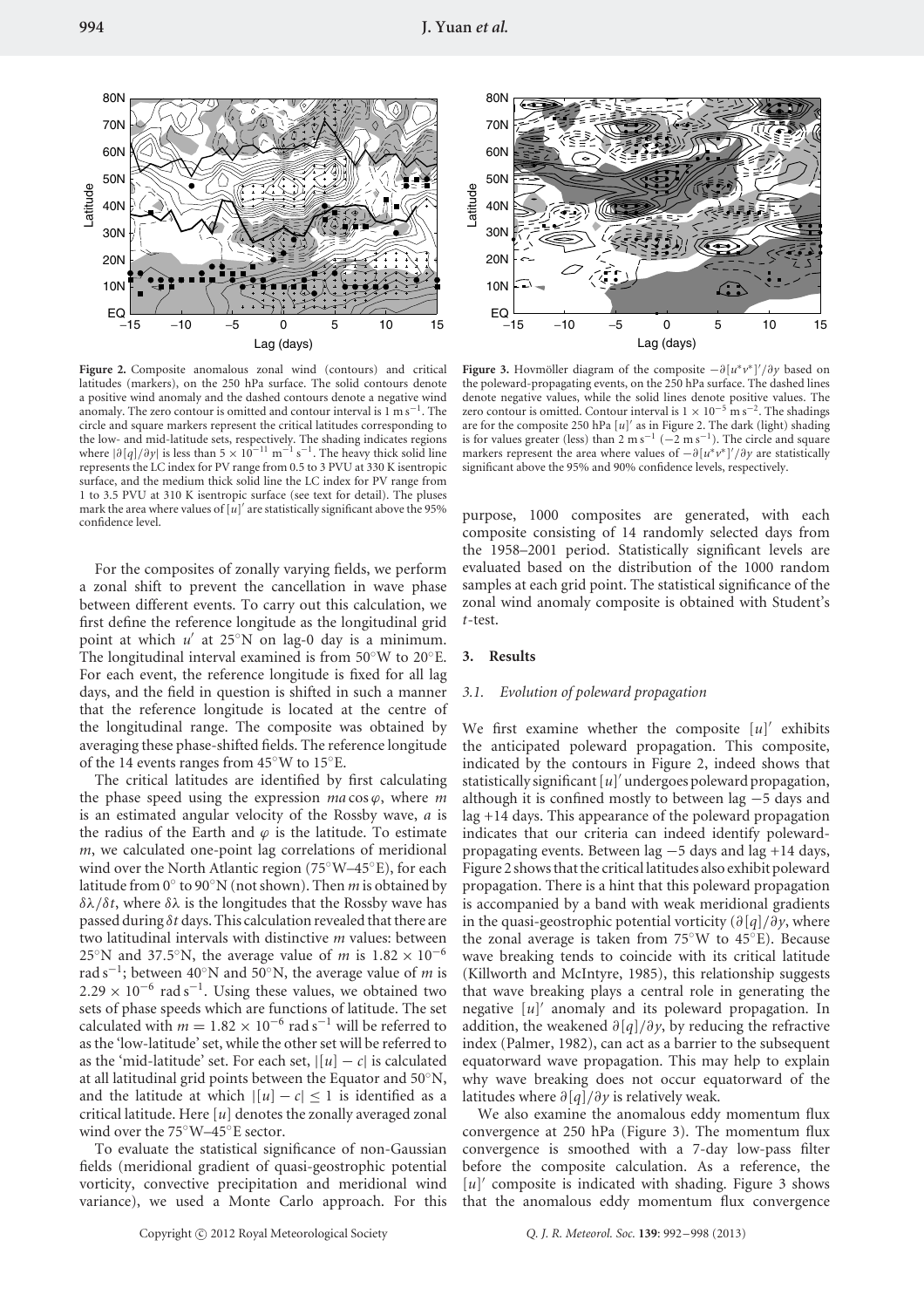

**Figure 4.** Lagged composite potential vorticity (thin contours) on the *θ* = 330 K isentropic surface based on the poleward propagation events. The abscissa denotes the longitude and the ordinate indicates the latitude. The contour interval is 0.5 PVU (1 potential vorticity unit (PVU) =10<sup>-6</sup> m<sup>2</sup> s<sup>-1</sup> K kg−1). The PV value marking the boundary between the dark and the grey shading is 0.5 PVU. Similarly, the PV values marking the boundary between the grey shading and light shading is 3 PVU, and between light shading and no shading 4.5 PVU. The black thick contours denote the composite of the zonal wind anomaly at each lag day. The interval is 4 m s−1. Solid (dashed) lines are for positive (negative) values, and zero lines are omitted. The right margin of each panel shows the zonal mean of the composite zonal wind anomaly.

−*∂*[*v*∗*u*∗] */∂y* propagates poleward, slightly leading [*u*] . This is consistent with the modelling results of Lee *et al.* (2007), and suggests that  $[u]'$  is driven by the anomalous eddy momentum flux convergence.

We performed a PV-*θ* analysis (Hoskins *et al.*, 1985) to diagnose the wave-breaking feature. Ertel's potential vorticity (PV) contours on the  $\theta = 330$  K isentropic surface is analysed because the the 330 K surface in the Subtropics is located at the upper troposphere. The time evolution of the PV and  $u'$  fields indicates that the negative  $[u]'$  band is indeed associated with wave breaking (Figure 4). As a reference, the zonal average of *u* is also shown in the right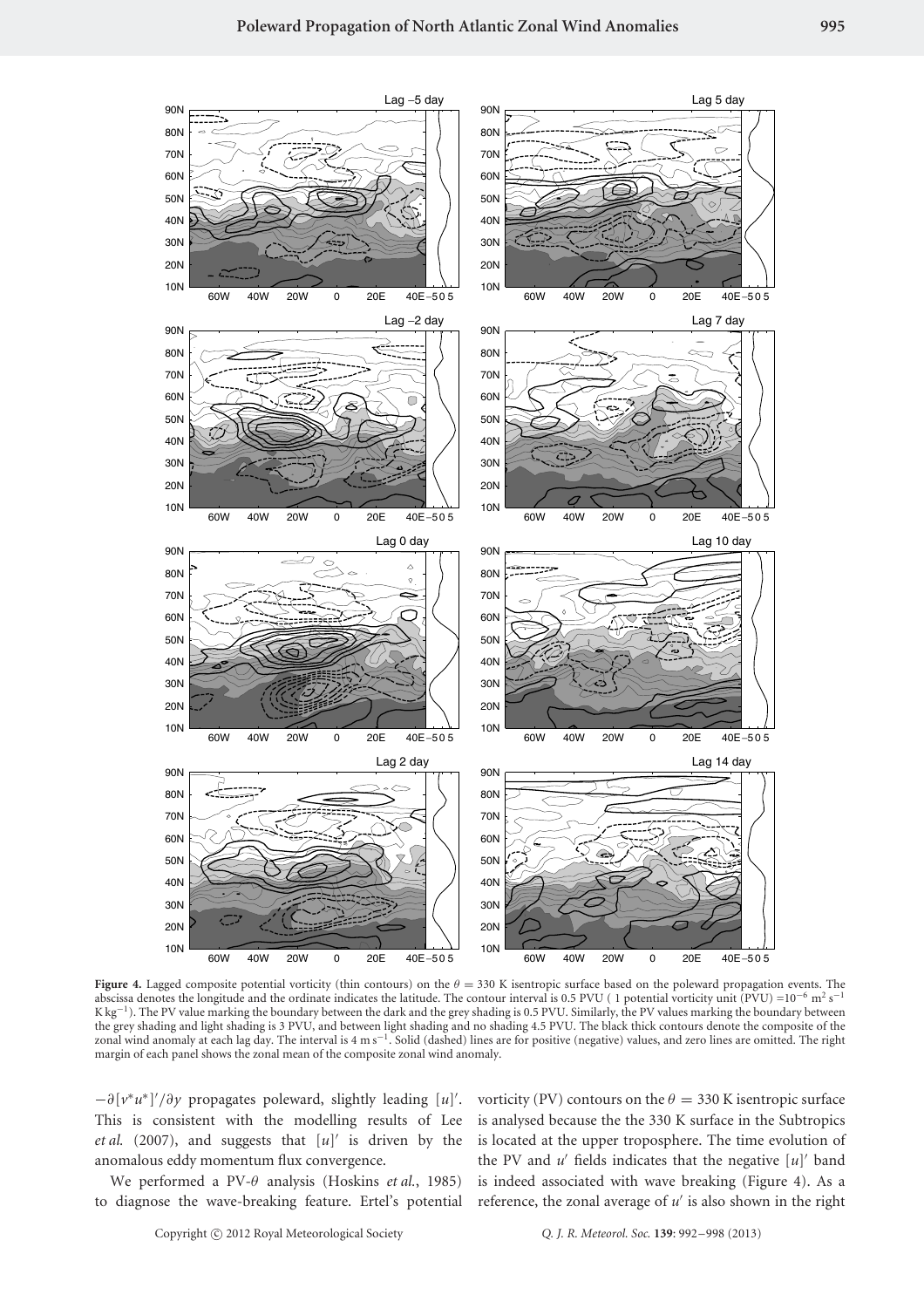margin of each panel. As was suggested by L07, we focus on the negative  $[u]'$  because this particular anomaly coincides with wave breaking. Between lag -5 days and lag -2 days, a negative  $[u]'$  band is weak and vacillating near 30 $\degree$ N. This is associated with wave overturning, as is revealed by the 0.5-PVU contour. By the lag-0 day, the signature of wave overturning is clearer and the negative  $[u]'$  band becomes more pronounced. During the wave breaking, the centre of the negative  $[u]'$  band shifts poleward, from 30 $\degree$ N to 35◦N (between lag-0 day and lag +5 days in Figure 4). It is important to note that a positive  $[u]'$  band forms at both northern and southern edges of the negative [*u*] . This positive–negative–positive tripole structure of  $[u]'$  is associated with the intensified PV gradients at both sides of the wave-breaking region.

This first wave-breaking episode is followed by another wave overturning at higher latitude. By lag +7 days, the centre of the negative  $[u]'$  band rapidly shifts to 38 $\degree$ N, and the 3-PVU contour overturns dramatically in the neighbourhood. At lag +10 days, the 3-PVU contour becomes mild. Instead, the 4.5-PVU contour overturns, resulting in formation of the negative  $[u]'$  band centred at 60 $\degree$ N. By lag 14 days, the 4.5-PVU contour steepens, and the high-latitude negative  $[u]'$  band intensifies.

In order to objectively identify the location of wave breaking, we calculate the wave-breaking index of Akahori and Yoden (1997). Following these authors, we refer to this index as the LC index. For each longitudinal grid point from 75◦W to 45◦E on an isentropic surface, we first identify a latitudinal band bounded by two particular PV contours. Next, we compute the meridional gradient of PV within this band, and then identify the location of wave breaking by the latitude where the PV gradient is negative. More precisely, the LC index is obtained by calculating

$$
\text{LC} = \frac{1}{S} \sum_{i=1}^{n} \varphi_i \times \left(\frac{\partial \text{PV}}{\partial y}\right)_i, \tag{1}
$$

$$
S = \sum_{i=1}^{n} (\partial \text{PV}/\partial y)_i,
$$
 (2)

where *n* is the number of grid points at which the PV gradient is negative, and  $\varphi$  the latitude. In other words, the LC index is a measure of the latitude of wave breaking. To diagnose the subtropical wave breaking, we chose the PV range to be 0.5–3.0 PVU on the 330 K surface. As can be seen from Figure 2, between lag −3 and +5 days this LC index (heavy thick line) propagates poleward from 26◦N to about 40◦N. While this LC index is not exactly co-located with the local  $[u]'$  minimum, and instead is located a few degrees poleward, the LC index does propagate poleward in tandem with the subtropical band of negative [*u*] . For later positive lags, the negative  $[u]'$  band moves into the Extratropics (Figure 2). Since isentropes tilt upward with latitude, the 330 K surface is not suitable for diagnosing extratropical wave breaking; hence instead we examine the 310 K surface. For this extratropical LC index, the PV range chosen is 1.0–3.5 PVU. Similar to the subtropical LC index, this extratropical LC index (medium thick line in Figure 2) also displays some poleward propagation, consistent with the negative  $[u]'$  anomaly propagation at mid and high latitudes. From this relationship between the LC index and

the negative  $[u]'$  bands, we conclude that the poleward propagation of the negative  $[u]'$  is driven by a series wave breaking.

# *3.2. Meridional potential vorticity gradient, tropical heating and upstream transient eddies*

In their modelling study, Son and Lee (2006) showed that zonal mean flow variability corresponds to either the zonal index (ZI) or to poleward zonal mean anomaly propagation. They found that *∂*[*q*]*/∂y* is relatively weak in the poleward propagation regime and strong in the ZI regime. Because meridional wave propagation is hindered when *∂*[*q*]*/∂y* is sharp and strong (Swanson *et al.*, 1997), the above relationship suggests that at least in their model the poleward propagation of  $[u]'$  is driven by equatorward propagating waves. Therefore, using the ZI events defined in Yuan *et al.* (2011), we examine whether these relationships also hold in the observations. (The ZI events describe the north–south meander of the North Atlantic jet. During positive events, the eddy-driven jet is centred near 60◦N and the subtropical jet near 20◦N. During negative events, the eddy-driven jet and the subtropical jet merge together and form a single jet located at 40◦N. There are 42 positive and 42 negative ZI events.) Figure 5 shows the composite *∂*[*q*]*/∂y* for the poleward-propagating events minus the composite *∂*[*q*]*/∂y* for the ZI events. Between lag −5 and lag +1 days, there is a band of negative anomalous *∂*[*q*]*/∂y* near 30◦N, indicating that during the onset of the poleward propagation the subtropical *∂*[*q*]*/∂y* is significantly weaker for the poleward-propagating events than for the ZI events. The weak *∂*[*q*]*/∂y* band persists between lag +2 and lag +10 days, but the location shifts poleward and the amplitude declines. This is consistent with the conclusion by Son and Lee (2006) that a relatively weak *∂*[*q*]*/∂y* provides a favourable condition for the poleward-propagating events.

Son and Lee (2006) also found in their model that the strength of the subtropical *∂*[*q*]*/∂y* was controlled by the imposed tropical heating; weak tropical heating generates weak subtropical *∂*[*q*]*/∂y*. Therefore, we examine convective



**Figure 5.** Hovmöller diagram of the composite  $\partial[q]/\partial y$  for the polewardpropagating events minus the composite *∂*[*q*]*/∂y* for the ZI events, on the 250 hPa surface. The dashed lines denote negative values, while the solid lines denote positive values. The zero contour is omitted. Contour interval is  $1 \times 10^{-11}$  m<sup>-1</sup> s<sup>-1</sup>. The dark and light shading indicates those regions in which the difference between the poleward propagation event composites and the ZI event composites are statistically significant above the 95% and 90% confidence levels, respectively.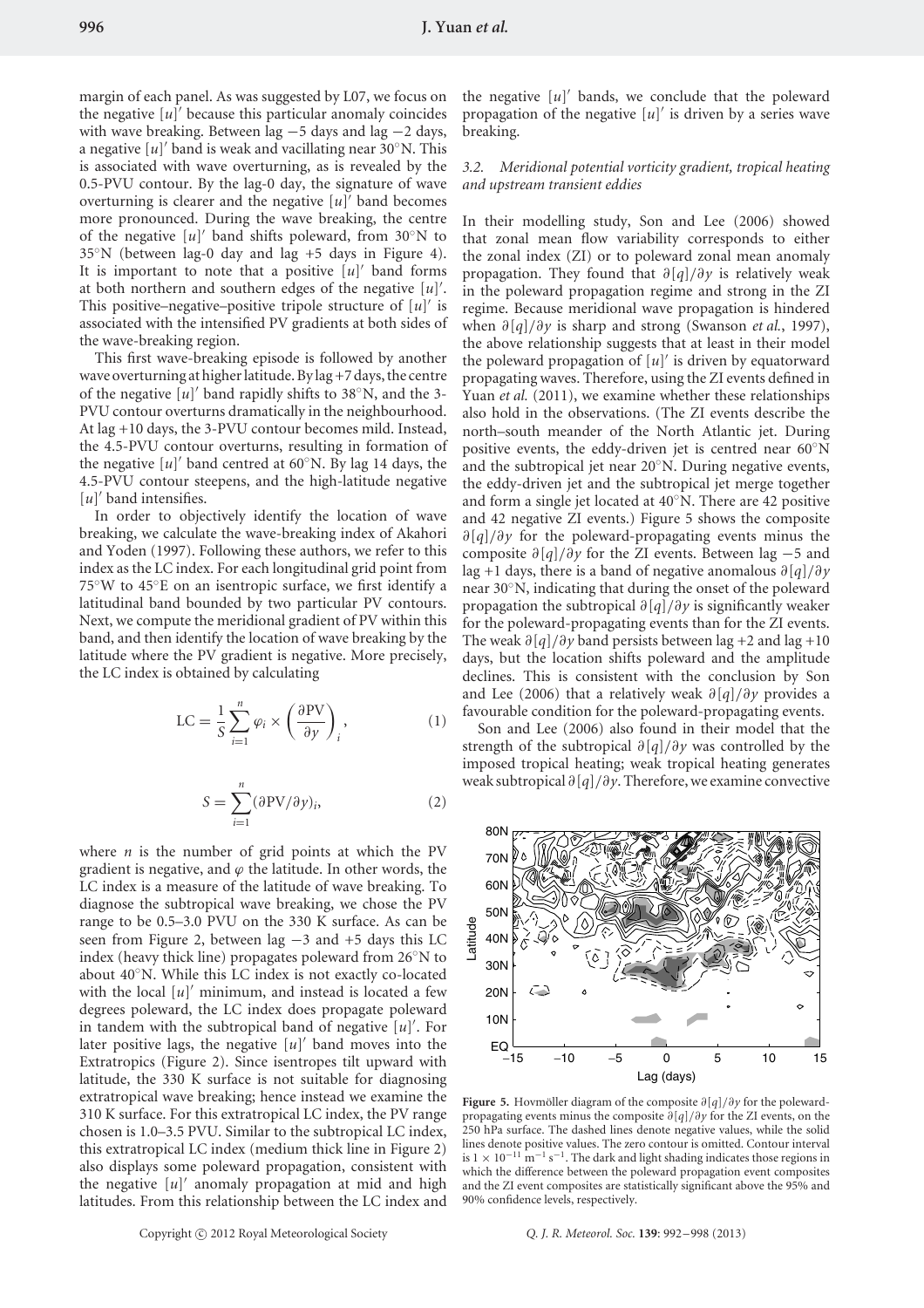



**Figure 6.** Lagged composite of anomalous convective precipitation based on the poleward propagation events. The title of every panel reveals the 5 days of the pentad average. The solid lines denote positive values and the dashed lines denote negative values. The zero line is omitted. The contour interval is  $1 \times 10^{-4}$  m. Shaded areas indicate values that are statistically significant above the 95% confidence level. The arrows indicate the anomalous divergent wind at 250 hPa. Heavy arrows indicate divergent wind anomalies that are statistically significant above the 95% confidence level.

precipitation data as a proxy of the tropical convective heating, to investigate whether the tropical convective heating is anomalously weak prior to the initial excitation of the poleward propagation. Figure 6 shows pentad-average lagged composites of convective precipitation and 250 hPa divergent wind anomalies, again based on the poleward propagation events. Between lag −12 and lag −8 days (Figure 6(a)), statistically significant negative anomalies in convective precipitation appear over the tropical Atlantic Ocean and the Amazon. (A field significance test (Livezey and Chen, 1983; Feldstein and Franzke, 2006) indicates that the area encompassed by these anomalies is statistically significant at the 95% confidence level.) Consistent with this result, in the region surrounding the negative precipitation anomaly centre there is a negative divergent wind anomaly in the upper troposphere. These features also persist between lag−7 and lag−3 days (Figure 6(b)), but they do not pass the field significance test. Together with the anomalously weak *∂*[*q*]*/∂y*, these results suggest that anomalously weak tropical convection provides favourable conditions for tropical wave breaking which can initiate a poleward propagation episode.

L07 found that prior to the lag-0 day the eddy kinetic energy (EKE) is anomalously large, and after the lag-0 day the EKE becomes anomalously weak. If similar behaviour in the EKE is associated with the North Atlantic poleward propagation, it may be that the poleward propagation is preceded by anomalously strong EKE upstream of the North Atlantic region. To investigate this possibility, we examined the 250 hPa eddy meridional wind variance anomaly, averaged between 180◦ and 50◦W (see Figure 7). In the Subtropics, anomalously large eddy variance can indeed be seen prior to the lag-0 day. Afterwards, the eddy variance becomes anomalously small. This suggests that poleward propagation in the North Atlantic sector is preceded by anomalously intense transient eddy activity over the subtropical North Pacific Ocean. The field significance



Figure 7. Hovmöller diagrams of the 250 hPa anomalous eddy variance based on poleward propagation events. The results are zonally averaged over 180–50◦W. The abscissa denotes the time-lag and the ordinate indicates the latitude. Solid lines indicate positive values and dashed lines negative values. The zero line is omitted. The interval is 20  $m^2 s^{-2}$ . The dark and light Shaded areas indicate values that are statistically significant above the 95% and 90% confidence level, respectively.

test is also performed here, and the result shows that the area enclosed by the anomalies is significant at the 95% confidence level.

### **4. Discussion and conclusions**

In this study, we investigated the dynamic mechanisms that drive the observed poleward-propagating zonal wind anomalies over the North Atlantic during the boreal winter. Our analysis shows that this poleward propagation is driven by a series of Rossby wave-breaking events which occur when equatorward propagating Rossby waves encounter their critical latitudes. The wave breaking generates a new critical latitude slightly poleward of the previous critical latitude, and these mutual interactions between the critical latitude and wave breaking drive the poleward propagation. This result is consistent with the findings of L07.

As suggested in the modelling study of Son and Lee (2006), the existence of poleward propagation is found to be associated with a relatively weak quasi-geostrophic potential vorticity gradient for the background flow. We compared *∂*[*q*]*/∂y* of the poleward propagation events with that of the zonal index events. The results (Figure 5) indicate that *∂*[*q*]*/∂y* during the poleward propagation is weaker than that during the ZI events in the subtropical region. There is also evidence that the North Atlantic poleward propagation events are preceded by anomalously weak tropical convection over the tropical Atlantic Ocean and Amazon basin, as well as by anomalously strong transient eddy activity over the North Pacific. These conditions, respectively, are again consistent with the modelling studies of Son and Lee (2006) and L07, supporting the conclusions of L07 that a relatively weak meridional potential vorticity gradient in the Subtropics, generated by relatively weak tropical heating, is conducive to tropical wave breaking which can then initiate a poleward propagation event. However, in nature, where the strength of the tropical heating is not 'imposed' in the same sense as in the model, the findings in this study raise the following questions. How might the convection over the tropical Atlantic and the Amazon be linked to the Pacific transient eddy activity? Are they independent of each other? Or is there a process that orchestrates both of these processes, and if so how will this process change as the climate continues to warm? It would